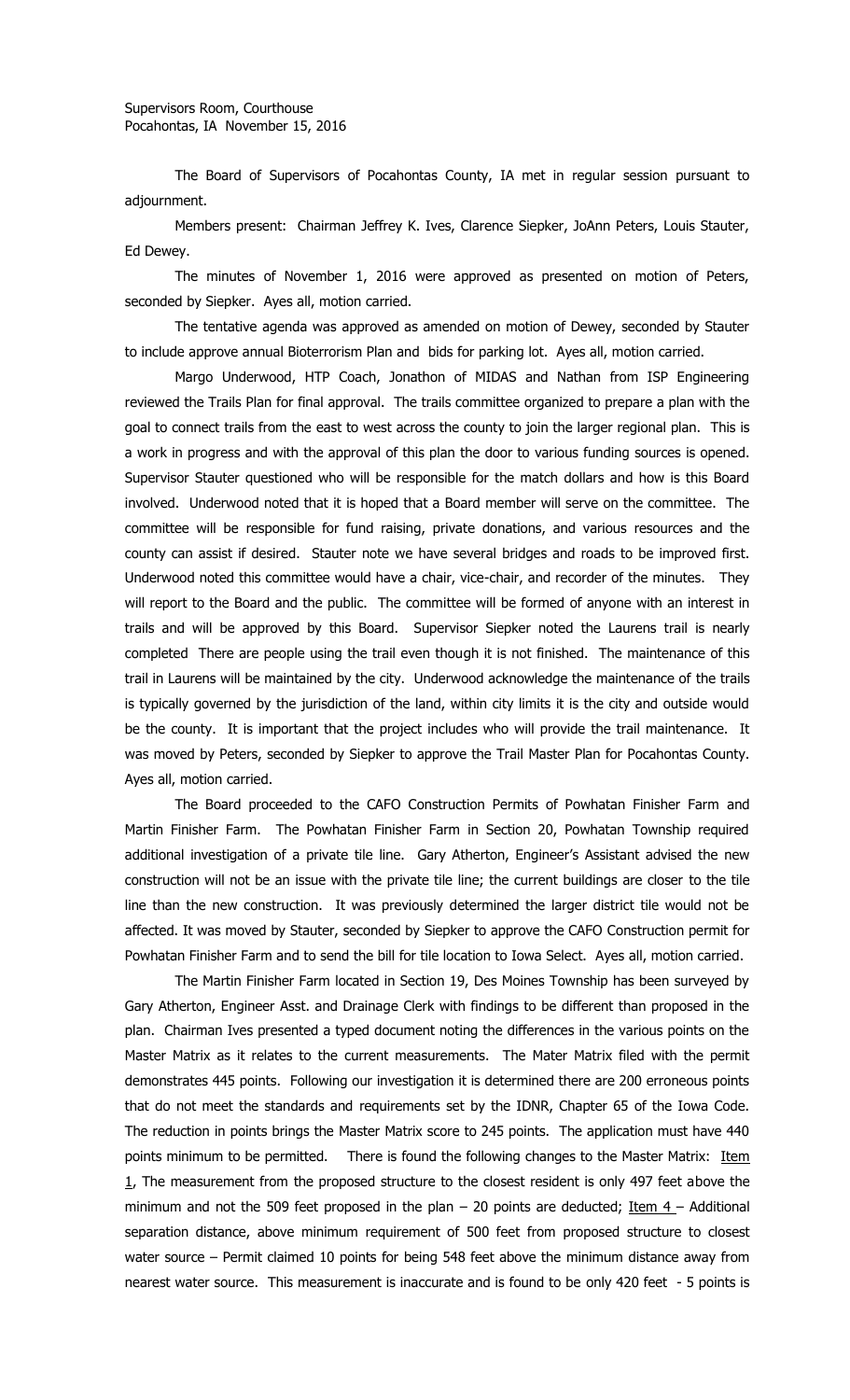deducted; Item  $#7$  – Proposed Confinement is at least two times the minimum required separation distance from all public and private wells – given 30 points. There is claimed 30 points for being at least two times the minimum distance, however this is inaccurate as the well is not in the location so marked on the provided documents. The well is actually only 112 feet from an existing building which is below the standards – 30 points to be deducted; Item  $12$  – liquid manure storage structure is covered for 30 points – the applicant has failed to submit a detailed design, operation and maintenance plan and fails compliance with 567 IAC Chapter 65. The design does not provide the construction materials to be used for the cover or the cover's loading capacity for wind, weather, weight, and seismic activity; fails to provide the frequency of routine maintenance is to occur, who will conduct inspections, and if the person conducting inspections will be trained on what to assess, etc.; fails to mention if personnel will be trained on maintenance issues, the frequency of maintenance items, protocol to be followed if cover needs repairs and during and after storm events  $-$  30 points deducted; Item 17 – this item is the proposed manure storage structure  $-$  and the plan claims 30 points; the applicant fails to submit a detailed design, operation and maintenance plan. This fails to comply with the 567IAC, Chapter 65 requirements. The design fails to provide adequate documentation for wall thickness, re-rod spacing, and does not explain how the structure will be constructed or if quality control testing will be on-site; Operations – fails to describe what operations and inspections will be performed prior to structure's use, the measurement and monitoring of manure levels, fails to mention how close vehicles can be to the pit walls, and lacks the method of log documentation of inspection results; fails to mention personnel training of maintenance issues, how often is maintenance monitored, the protocol for making repairs as well as protocol to be taken following storm events and who will perform the repairs. There will be 30 points deducted. Item  $#20$  – Construction permit applicant's animal feeding operation, environmental and worker protection violation history for the last five years at all facilities in which the applicant has an interest  $-30$ points is claimed for having no history of administrative orders in the last five years. The applicant is currently under investigation of the IDNR for a manure spill. Thus points cannot be awarded for this item until the investigations have been completed – 30 points deducted. Item  $#25 -$  Construction permit application includes livestock feeding and watering systems that reduce manure volume. There is claimed 25 points for utilizing wet/dry feeding and watering systems that reduce manure volume. However the applicant failed to submit a detailed design, operation and maintenance plan. There is no substantial evidence in the application that this system will truly reduce manure volume. The design, operations, and maintenance does not define who will adjust and monitor feeders and water flow to ensure waste reduction and feed efficiencies; does not define who will conduct these routine adjustments and if they will be trained to do this job, inventory of equipment kept, monitored, and repaired as needed. Therefore 25 points is deducted. Item  $\#26e$  – injection of incorporation of manure on the same date it is land-applied. The permit claimed 30 points for injecting or incorporating manure on the same date is land-applied. The Master Matrix requires details for a design, operation, and maintenance plan for incorporation or injection of manure. The applicant failed to provide this, thus failing to comply with the requirements of 567 IAC Chapter 65. Information is needed on who will incorporate or inject manure and whether the person is a certified manure applicator with proper log documentation to be completed on the same day of application. There are 30 points deducted. Chairman Ives also presented a signed petition of surrounding neighbors. Following this review it was moved by Stauter, seconded by Peters to deny the application with the number items of the Matrix with deductions and failing to provide the adequate documentation of necessary points. Ayes all, motion carried.

Eric Younginger with ISG Engineering firm supplied two work orders for necessary repairs to Jt. Drainage District 181. It was moved by Stauter, seconded by Siepker to authorize the chairman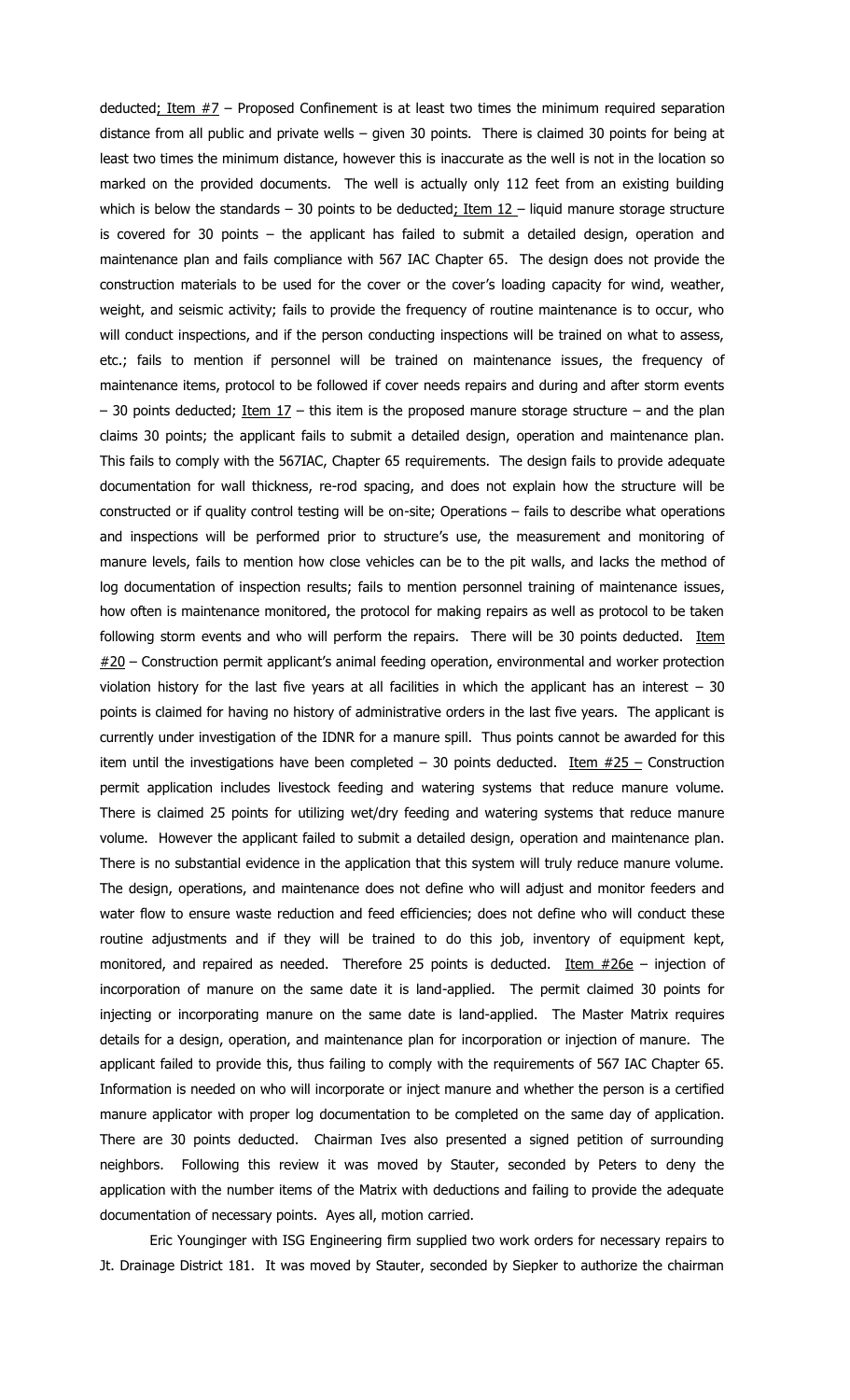to sign the work orders for repairs in Section 9 and 16, Williams Township, Calhoun County each at an approximate cost of \$2,500.00. Ayes all, motion carried.

It was moved by Stauter, seconded by Dewey to approve the Annual Bioterrorism Plan of the Board of Health. Ayes all, motion carried.

It was moved by Dewey, seconded by Peters to acknowledge receipt of the following Manure Management Plans: (1) Plantz Turkey Facility - ID  $#$  66930 located in SE NE, Section 18, Grant Township with Jordan Plant as the owner and contact person; (2) Dutchland Dairy facility  $-$  ID# 56669 located in SE NW, Section 4, Garfield Township with Dan Duitscher as owner and Extended Ag Services as the contact person. Ayes all, motion carried.

It was moved by Stauter, seconded by Peters to approve the bill of ISG Engineering for Jt. Drainage District No. 1 for \$385.00 and authorize Buena Vista County to pay the bill. Ayes all, motion carried.

Gary Atherton, Drainage Clerk requested he would like to get copies of the original maps for Jt. Drainage District No. 46-48. Calhoun County has the originals and we do not. It was moved by Stauter, seconded by Peters to approve the maps if \$100.00 or less. Ayes all, motion carried.

Jack Moellering, County Engineer and Don Cirks, Road Superintendent discussed the possible purchase of equipment. The current trailer owned for transporting equipment is too high and causes concern when transporting larger equipment. The board advised to research and return.

The parking lot at the Community Services building was discussed. There have been changes to the original bid specifications. Following discussion it was determined the project would be placed on hold due to the inclement weather season. Moellering will revise the specifications to use regular re-bar, keep the 10 days to complete, use only 4,000# test concrete. The county will haul the debris away and the contractor will remove the current hand railing and the local blacksmith will construct a new railing once the concrete is poured.

Jill Hubbell and Kelly Habrel, Wellness Committee co-chairs advised of vision and dental coverage through Wellmark. There would be no expense to the county with the employee picking up the plan costs. The board will discuss this with the Wellmark representative at renewal time. There are no final numbers for the wellness activities completed regarding the reduction in premium we may have reached however it was noted there was approximately 90 percent participation this past year.

Sheriff Lampe and Brian Larsen, Deputy presented a quote for a Dodge Charger from Stew Hansen of Urbandale. There will be a trade-in of the 2004 Crown Vic of \$1,900 for a total of \$24,056.00 purchase price. Lampe noted the State Troopers are driving some of these vehicles and having good success. This car will go to Deputy VonDonge. It was moved by Stauter, seconded by Dewey to approve the purchase of the vehicle. Ayes all, motion carried.

The following claims were audited and allowed:

| A & M Laundry    | Supplies    | 67.63   | 1              |
|------------------|-------------|---------|----------------|
| AT&T             | Phone       | 197.29  | $\overline{2}$ |
| Ability Network  | Services    | 98.00   | $\mathbf 1$    |
| Adv Systems      | Copier Ex   | 139.36  | 1              |
| Adv Systems      | Copier Ex   | 138.63  | 1              |
| Ag Partners      | Fuel        | 1619.53 | 1              |
| Airgas USA       | Supplies    | 238.20  | $\mathbf 1$    |
| K Aljets         | fuel reimb. | 25.00   | $\mathbf 1$    |
| Alliant Energy   | Utilities   | 240.50  | $\mathbf 1$    |
| Allied Prec Prod | Repairs     | 30.00   |                |
| Alpha Wireless   | Supplies    | 17.75   | $\mathbf 1$    |
| Alta Implement   | Parts       | 465.79  | $\mathbf 1$    |
| AmericInn        | Lodging     | 329.70  | 1              |
| APCO             | Dues        | 92.00   | $\mathbf 1$    |
| C Archer         | Emp Ex      | 77.69   | 1              |
| Arnold Motor     | Parts       | 194.50  | $\mathbf 1$    |
| Client           | Services    | 54.50   | $\mathbf 1$    |
| A Beneke         | Monthly Ex  | 3872.44 | 1              |
| Bomgaars         | Supplies    | 124.98  | $\overline{2}$ |
|                  |             |         |                |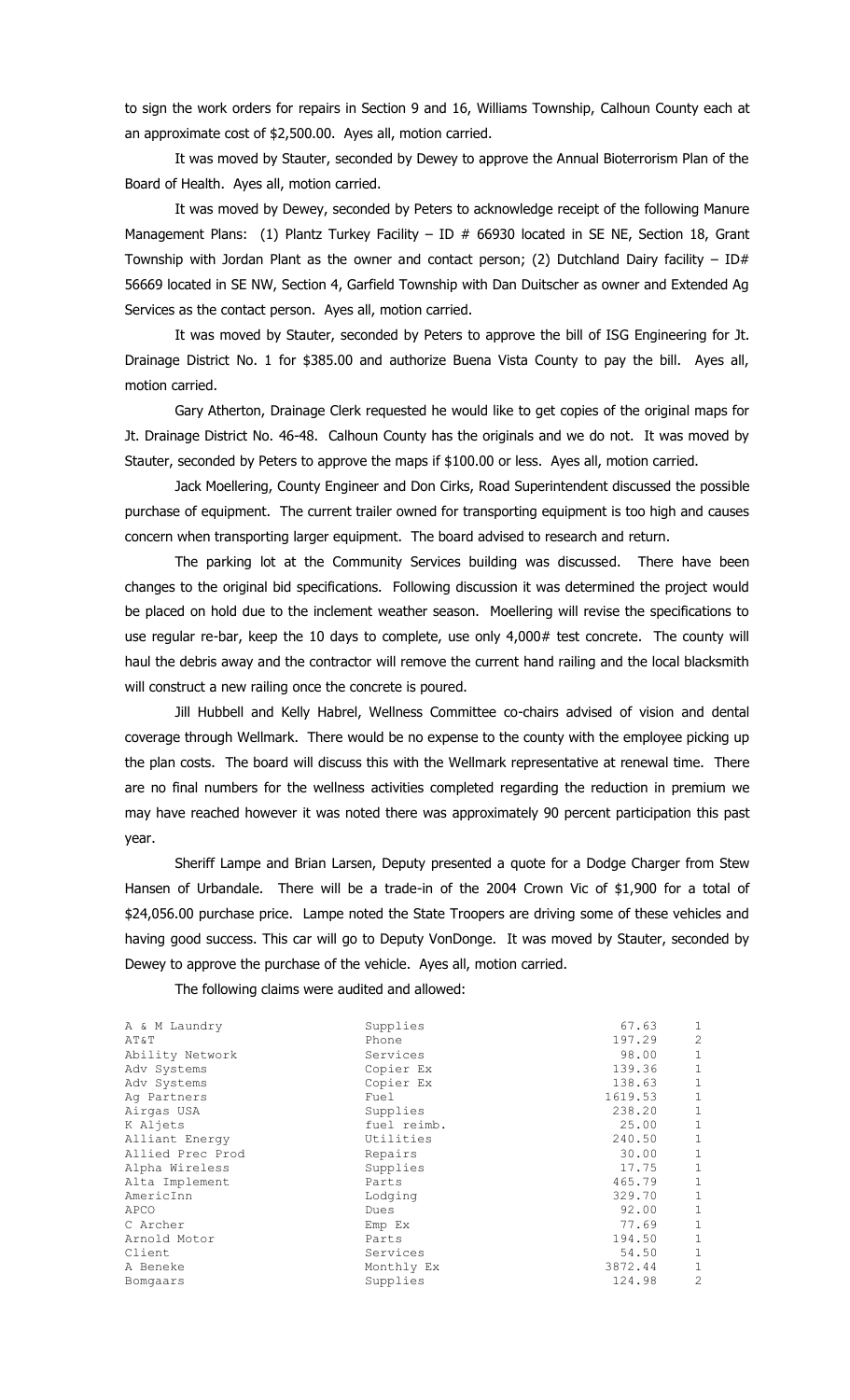| Briggs Healthcare<br>BV Co Journal   |
|--------------------------------------|
| Calhoun Co Journal                   |
| Cal Co ECA                           |
| Calhoun-Burns                        |
| Carpenter Uniform                    |
| Central Salt                         |
| CenturyLink                          |
| Cheaper Than Dirt                    |
| Cintas                               |
| CJ Cooper & Asso                     |
| J Conlin                             |
| Cons & Aggr<br>Counsel               |
| O Cressler                           |
| Crestline Spec                       |
| D Croghan, CPA                       |
| B Dahl                               |
| Dataline Assoc                       |
| Client                               |
| Deyta                                |
| Dixon Ins                            |
| Dollar Gen                           |
| Doolittle Oil                        |
| Elderbridge                          |
| K Fagerness                          |
| Farm & Home                          |
| D Ferguson                           |
| D Fitchett                           |
| City-Fonda                           |
| Gilmore City<br>Great Am Fin         |
| Holm's Radiator                      |
| J Hornor                             |
|                                      |
| Hy-Capacity<br>IA APCO               |
| IA DOT                               |
| IGRA                                 |
| IA HS & EM                           |
| IA Lakes Elec                        |
| IENA                                 |
| ILEA                                 |
| IMWCA                                |
| Jacks OK Tire                        |
| R Jergens<br>Client                  |
| M Klocke                             |
|                                      |
| Laurens Municipal<br>Laurens Sun     |
| Mail Servcs                          |
| Mangold Environ                      |
| Martin Marietta                      |
| Mediacom                             |
| Messenger                            |
| Metal Culverts                       |
| K Metzger                            |
| MidAmeri Energy                      |
| P Mooney                             |
| Murphy Tractor                       |
| M Myers                              |
|                                      |
| <b>NACVSO</b>                        |
| Napa                                 |
| NW IA Youth Emerg                    |
| Office Depot                         |
|                                      |
| Office Elements<br>Office Systems    |
| Owen/King                            |
| Palmer Mutual Tel<br>City-Palmer     |
| C Peterson                           |
| Po Co Aud                            |
| Po Co Pub Health                     |
| Poca Comm Hospital                   |
| Poca Equip                           |
|                                      |
| Poca Fiber<br>Poca Ford              |
| Poca Lumber                          |
|                                      |
| Poca Off Supply<br>Poca Sales & Serv |
| City-Pocahontas                      |
| Precision Machine                    |
| Prinsco Inc                          |
| Pro Co-Op<br>RAM Systems             |

| Briggs Healthcare  | Supplies            | 63.58    | 1              |
|--------------------|---------------------|----------|----------------|
| BV Co Journal      | Publications        | 1007.51  | $\mathbf{1}$   |
| Calhoun Co Journal | Publications        | 324.35   | 1              |
| Cal Co ECA         | Utilities           | 61.98    | $\mathbf{1}$   |
| Calhoun-Burns      | Bridge Rate/Inspect | 1294.49  | $\mathbf 1$    |
| Carpenter Uniform  | Uniforms            | 202.93   | $\mathbf{1}$   |
|                    |                     |          | $\mathbf{1}$   |
| Central Salt       | Icing Salt          | 1675.64  |                |
| CenturyLink        | Phone               | 1812.29  | 6              |
| Cheaper Than Dirt  | Ammunition          | 659.39   | $\mathbf 1$    |
| Cintas             | Supplies            | 178.09   | $\mathbf 1$    |
| CJ Cooper & Asso   | Annual Fee          | 105.00   | $\mathbf{1}$   |
| J Conlin           | Phone REMB          | 25.00    | $\mathbf 1$    |
| Cons & Aqqr        | Equipment           | 1413.20  | $\mathbf{1}$   |
| Counsel            | Supplies            | 169.40   | $\mathbf{1}$   |
|                    |                     |          |                |
| 0 Cressler         | Mileage             | 670.21   | $\mathbf 1$    |
| Crestline Spec     | Supplies            | 293.50   | 1              |
| D Croghan, CPA     | Services            | 2645.00  | $\mathbf{1}$   |
| B Dahl             | Mileage/Phone REMB  | 291.85   | $\mathbf 1$    |
| Dataline Assoc     | Supplies            | 423.95   | $\mathbf{1}$   |
| Client             | Services            | 125.00   | $\mathbf 1$    |
| Deyta              | HHCahps Fee         | 95.00    | $\mathbf 1$    |
|                    |                     | 1525.00  | $\mathbf 1$    |
| Dixon Ins          | Ins/Bond Ser        |          |                |
| Dollar Gen         | Supplies            | 30.30    | $\mathbf 1$    |
| Doolittle Oil      | Supplies            | 814.14   | $\mathbf{1}$   |
| Elderbridge        | Annual Allocation   | 5874.00  | $\mathbf 1$    |
| K Fagerness        | Fuel/Postage        | 17.15    | $\mathbf 1$    |
| Farm & Home        | Supplies            | 414.87   | 3              |
| D Ferguson         | Mileage/Phone REMB  | 489.99   | $\mathbf 1$    |
| D Fitchett         | Phone REMB          | 25.00    | $\mathbf{1}$   |
|                    |                     |          |                |
| City-Fonda         | Utilities           | 111.62   | $\mathbf 1$    |
| Gilmore City       | Utilities           | 58.10    | $\mathbf 1$    |
| Great Am Fin       | Copier Lease        | 70.73    | $\mathbf 1$    |
| Holm's Radiator    | Supplies            | 265.50   | $\mathbf 1$    |
| J Hornor           | Well Closure        | 479.36   | $\mathbf{1}$   |
| Hy-Capacity        | Parts               | 710.00   | $\mathbf 1$    |
| IA APCO            | Training            | 100.00   | $\mathbf{1}$   |
|                    |                     |          |                |
| IA DOT             | Services            | 6325.41  | $\mathbf{1}$   |
| IGRA               | Dues                | 95.00    | $\mathbf 1$    |
| IA HS & EM         | Training            | 175.00   | $\mathbf{1}$   |
| IA Lakes Elec      | Utilities           | 700.75   | $\mathfrak{Z}$ |
| IENA               | Conference          | 85.00    | $\mathbf 1$    |
| ILEA               | Training            | 100.00   | 1              |
| IMWCA              | Worker Comp         | 7272.00  | 1              |
| Jacks OK Tire      | Tires/Parts         | 2152.42  | $\mathbf{1}$   |
|                    |                     |          |                |
| R Jergens          | Mileage/Phone REBM  | 635.15   | 2              |
| Client             | Services            | 20.00    | 1              |
| M Klocke           | CVA Mileage         | 148.00   | $\mathbf{1}$   |
| Laurens Municipal  | Utilities           | 268.68   | $\mathbf 1$    |
| Laurens Sun        | Publications        | 1301.40  | $\mathbf{1}$   |
| Mail Servcs        | Print/Postage       | 204.62   | $\mathbf 1$    |
| Mangold Environ    | Water Tests         | 501.25   | $\mathbf 1$    |
| Martin Marietta    | Rdstone             | 11628.97 | $\mathbf 1$    |
|                    |                     | 159.95   | $\mathbf 1$    |
| Mediacom           | Internet            |          |                |
| Messenger          | Publication         | 100.00   | $\mathbf{1}$   |
| Metal Culverts     | Parts               | 25247.16 | $\mathbf 1$    |
| K Metzger          | Phone/Mileage REMB  | 321.85   | $\mathbf 1$    |
| MidAmeri Energy    | Utilities           | 98.29    | $\mathbf{1}$   |
| P Mooney           | Phone REBM          | 25.00    | $\mathbf{1}$   |
| Murphy Tractor     | Parts               | 24.49    | $\mathbf{1}$   |
| M Myers            | Outside Assist      | 535.00   | $\mathbf{1}$   |
| NACVSO             | Dues                | 30.00    | $\mathbf{1}$   |
|                    |                     |          | 2              |
| Napa               | Supplies            | 27.46    |                |
| NW IA Youth Emerg  | Shelter Ser         | 4200.50  | $\mathbf 1$    |
| Office Depot       | Supplies            | 81.81    | $\mathbf{1}$   |
| Office Elements    | Supplies            | 266.15   | $\mathbf{1}$   |
| Office Systems     | Copier Main         | 207.93   | 3              |
| Owen/King          | SIR                 | 203.40   | $\mathbf{1}$   |
| Palmer Mutual Tel  | Phone               | 314.92   | $\mathbf 1$    |
| City-Palmer        | Utilities           | 88.00    | $\mathbf{1}$   |
| C Peterson         | Supplies            | 19.89    | $\mathbf{1}$   |
| Po Co Aud          |                     | 51.27    | $\mathbf{1}$   |
|                    | engr./phone         |          |                |
| Po Co Pub Health   | Services            | 152.99   | 2              |
| Poca Comm Hospital | Services            | 26.40    | $\mathbf 1$    |
| Poca Equip         | Sup/Repairs         | 681.65   | $\mathbf{1}$   |
| Poca Fiber         | Internet            | 129.95   | $\mathbf 1$    |
| Poca Ford          | Main Ser            | 7.02     | $\mathbf{1}$   |
| Poca Lumber        | Supplies            | 62.86    | 2              |
| Poca Off Supply    | Supplies            | 9.62     | $\mathbf{1}$   |
| Poca Sales & Serv  |                     | 163.80   | 1              |
|                    | Repairs/Main        |          |                |
| City-Pocahontas    | Utilities           | 3240.83  | $\overline{4}$ |
| Precision Machine  | Supplies            | 211.96   | $\mathbf 1$    |
| Prinsco Inc        | Supplies            | 8097.36  | $\mathbf 1$    |
| Pro Co-Op          | Fuel/Servcs         | 7568.86  | 2              |
| RAM Systems        | Maintenance         | 545.00   | $\mathbf 1$    |
|                    |                     |          |                |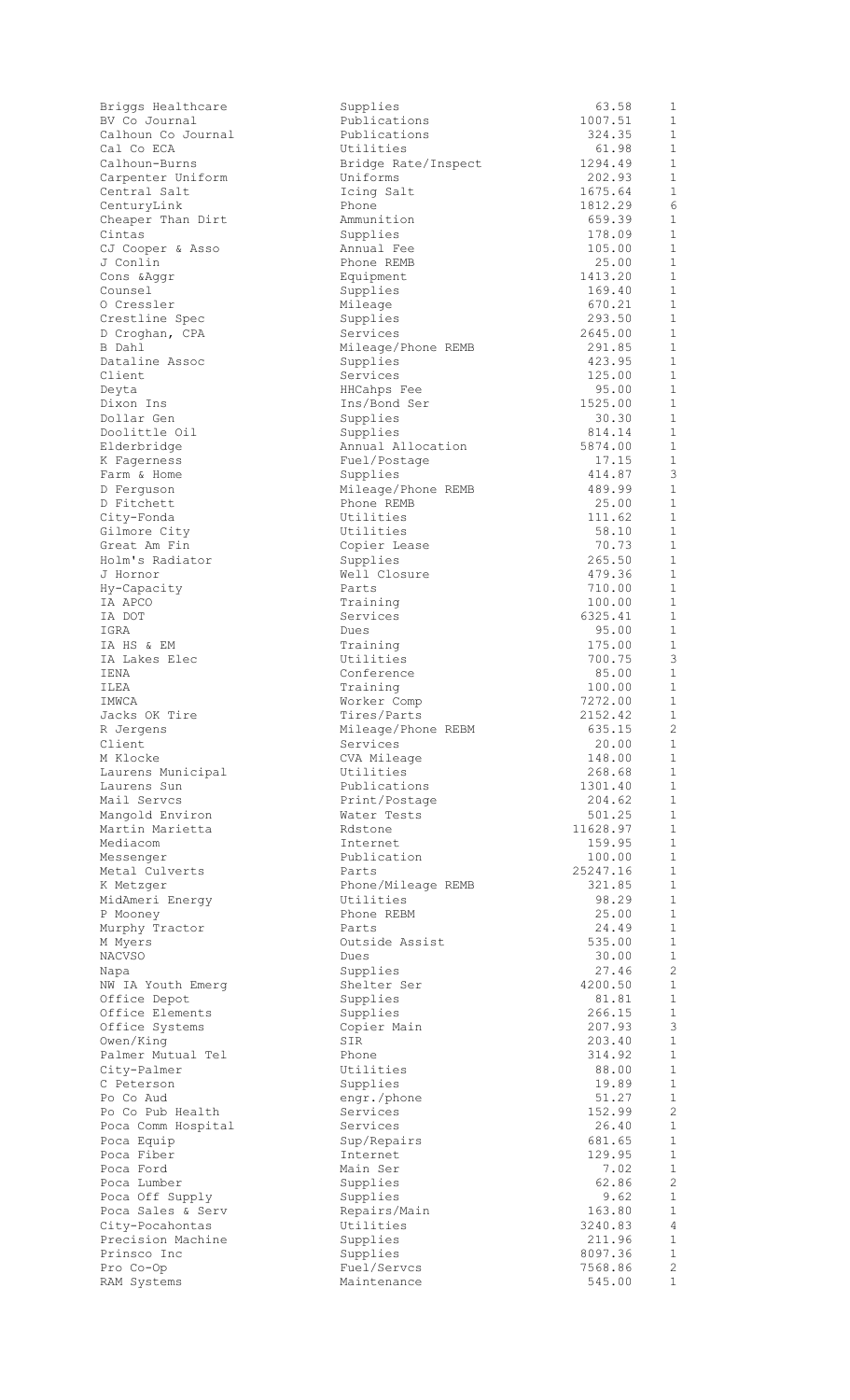| Ramada             | Lodging            | 214.36    | 1              |
|--------------------|--------------------|-----------|----------------|
| Rebnord Tech       | Repairs            | 25.00     | $\mathbf{1}$   |
| Record Dem         | Publications       | 2424.96   | 3              |
| Rees Truck         | Parts              | 94274.17  | $\,1\,$        |
| Register Media     | Publication        | 949.34    | $\mathbf{1}$   |
| S Richardson       | Phone/Mileage REMB | 106.80    | $\mathbf{1}$   |
| City-Rolfe         | Utilities          | 56.41     | $\mathbf{1}$   |
| Sanofi Pasteur     | Medical            | 2574.92   | $\mathbf{1}$   |
| Genesis            | Services           | 52.56     | $\mathbf{1}$   |
| Travis M Schoon    | Well Closure       | 500.00    | $\mathbf 1$    |
| Client             | Services           | 40.00     | $\mathbf{1}$   |
| Scott Tech         | phone              | 19061.00  | $\mathbf{1}$   |
| R Sennert          | Mileage/Meals      | 42.77     | $\mathbf{1}$   |
| Shors & Thomas     | Legal Ser          | 264.00    | $\mathbf{1}$   |
| Solutions          | Comp Main/Supplies | 377.23    | $\mathbf{1}$   |
| Spencer Auto       | Parts              | 42.20     | $\mathbf{1}$   |
| D Stall            | Phone/Mileage REMB | 772.60    | $\mathbf{1}$   |
| Star Leasing       | Copier             | 187.83    | $\mathbf{1}$   |
| Stew Hansen        | Vehicles           | 24056.00  | $\mathbf{1}$   |
| M Parrott          | Form Supplies      | 349.09    | $\mathbf{1}$   |
| Superior Signals   | Lights             | 434.22    | $\mathbf{1}$   |
| Client             | Services           | 15.00     | $\mathbf{1}$   |
| Ten Pt Const       | Services           | 198209.06 | $\mathbf{1}$   |
| <b>UDMO</b>        | Allocation         | 3500.00   | $\mathbf{1}$   |
| US Bank            | Off Equip          | 81.27     | $\mathsf 3$    |
| US Cellular        | Phone              | 221.33    | $\overline{c}$ |
| W Van Donge        | Transport Ex       | 10.50     | $\mathbf{1}$   |
| Verizon            | Phone              | 80.02     | $\mathbf{1}$   |
| R Vosberg          | Mileage/Meals      | 6.48      | $\mathbf{1}$   |
| A Warner           | Services           | 206.43    | $\mathbf{1}$   |
| Wernimont Electric | Repairs            | 1619.86   | $\mathbf{1}$   |
| Wex Bank           | Fuel               | 6.88      | $\mathbf{1}$   |
| Windstream         | Phone              | 360.36    | $\mathbf{1}$   |
| Woods              | Supplies           | 169.98    | $\overline{c}$ |
| Ziegler            | Supplies           | 8497.34   | $\mathbf{1}$   |
| 4 Imprint          | Vet App            | 482.35    | 1              |
| Grand Total        |                    | 477333.95 |                |
|                    |                    |           |                |

It was moved by Stauter, seconded by Siepker to approve the following bills: Jt D.D. 77 for \$99.75 to B & W Control Specialists; Jt. D.D. 43-72 – Bolton & Menk - \$2,600.00 and Hudson Law Firm \$499.25 for services. Ayes all, motion carried.

Supervisors Weekly Reports: Ives attended the Spencer Landfill meeting and tended to CAFO concerns. Peters attended the Palmer Hometown Pride meeting and CAFO concerns. Siepker attended the Workforce Development conference call and drainage concerns. Dewey tended to CAFO concerns. Stauter tended to CAFO concerns, Jt 181 washout and attended the County Conservation Board meeting as liaison.

The Board recessed for lunch.

The full board reconvened at 1:15 p.m. to canvass the results of the eight precincts of the 2016 General Election in accordance with Section 50.24 of the Iowa Code and have filed with the Commissioner of Elections the Abstract of Votes which includes the absentees as follows:

For the Office of President and Vice President, there were 3,865 votes cast of which Donald J. Trump and Michael R. Pence ( R) received 2,702 votes; Hillary Clinton and Time Kaine (D) received 963 votes; Darrell L. Castle and Scott N. Bradley (CON) received 21 votes; Jill Stein and Ajamu Baraka (GRN) received 14; Dan R. Vacek and Mark G. Elworth (LMN) received 6 votes; Gary Johnson and Bill Weld (LIB) received 115 votes; Lynn Kahn and Jay Stolba (NIP) received 6 votes; Gloria La Riva and Dennis J. Banks (PSL) received 0 votes; Rocky Roque De LA Fuente and Michael Steinberg (NBP) received 1 vote; Evan McMullin and Nathan Johnson (NBP) received 14 votes and there were 23 write-in votes.

For Office of U.S. Senator there were 3,824 votes cast of which Charles E. Grassley ( R ) received 2,891 votes; Patty Judge (D) received 784 votes; Charles Aldrich (LIB) received 96 votes; Jim Hennager (NIP) received 41 votes; Michael Luick-Thrams (NBP) received 11 votes; with 1 write-in vote.

For Office of County Supervisor District 1 there were 701 votes cast of which Janeice Garrard ( R) received 209 votes; Jeffrey K. Ives (D) received 489 votes with 3 write in votes.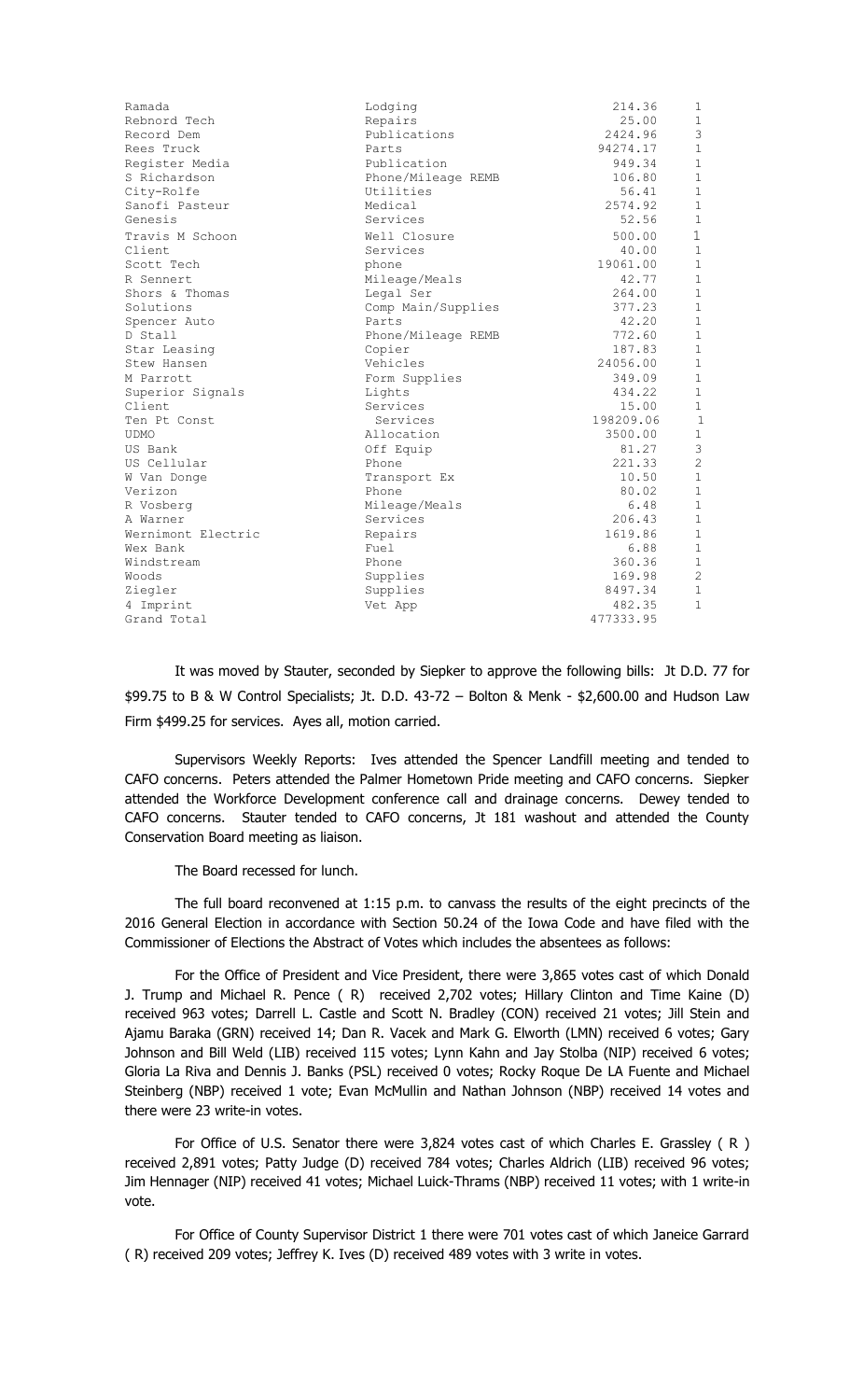For the Office of County Supervisor District 3 there were 658 votes cast of which Ed Dewey (D) received 658 votes with 17 write-in votes.

For the Office of County Supervisor District 5 there were 616 votes cast with Louis Stauter (Independent) received 603 votes with 13 write-in votes.

For the Office of County Auditor there were 3,796 votes cast with Kelly Jepsen ( R ) receiving 2,583 votes; Karen Halder (D) 760 votes; Ann Harrison (Independent) 433 votes; with 10 write-in votes.

For the Office of County Sheriff there were 3,857 votes cast with Brian D. Larsen ( R ) receiving 2,523 votes; Alex Leu (D) 414 votes; Brian Runneberg (Independent) 907 votes; with 13 write-in votes.

For the Office of Soil Water District Commissioner - Jonny Olson received !,779 votes; Kerry Peterson received 2,261 votes; Rick Wadle received 2,131 votes; with 25 write-in votes.

For the Office of County Agricultural Extension Council – Randy P. Bass received 1,801 votes; Larry Movall received 1,860 votes; Brent Svuba received 2,120 votes; Robert Wagner received 2,081 votes; with 27 write-in votes.

For the Office of County Agricultural Extension Council to fill vacancy – Jean Trimble received 2,764 votes; with 14 write-in votes.

Shall the following Judges be retained: For Supreme Court Judge – Brent R. Appel –  $1,644$ "yes" and 1,140 "no" votes; Mark S. Cady – 1,690 "yes" and 1,097 "no"; Daryl L. Hecht – 1,575 "yes" and 1.133 "no" votes.

For the Office of Judge of the Court of Appeals: David R. Danilson  $-1,652$  "yes" and 932 "no" votes; Richard H. Doyle – 1,668 "yes" and 915 "no" votes; Amanda Potterfield – 1,653 "yes" and 927 "no" votes; Gayle Vogel - 1,726 "yes" and 889 "no" votes.

For the Office of Judge of District Court 2B: Thomas J. Bice  $-1,771$  "yes" and 866 "no" votes; John J. Haney  $-1,733$  "yes" votes and 841 "no" votes.

For the Office of Judge of District Court 2B Associate – Steven Van Marel –  $1,761$  "yes" and 853 "no" votes.

Votes cast for township officials to vote for two as follows:

Bellville Township Trustee: Trustee: Allan Fischer - 82 votes; Brent Aden - 3 write-in votes.

Cedar Township Trustee: Trustee: John P. Kelly -62 votes; Brian P. Wells – 70 votes.

Cedar Township Clerk to fill vacancy: Maralyn J. McLaughlin – 61 votes

Center Township Trustee: all seats remain vacant

Colfax Township Trustee: Trustee: Brian Aden – 75 votes; Bruce Passow – 9 write-in votes

Cummins Township Trustee: Trustee: Dean Pedersen – 44 votes; Danny Hauswirth – 21 write-in votes.

Des Moines Township Trustee: Glen Munson – 18 by write-in vote; Jeff Wuiff – 5 write-in votes.

Dover Township Trustee: Robert A. Maneman – 61 votes; Tom Viet – 1 write-in vote.

Garfield Township Trustee: Dean Behrendsen – 55 votes; William R. Kemna – 68 votes.

Grant Township Trustee: Dennis R. Balder – 71 votes; David Johnston – 72 votes.

Lake Township Trustee: Donald Trexel - 77 votes; 1 write-in vote - Chris Walstrom.

Lincoln Township Trustee: Alan Francis – 65 votes; Allan B. Nelson – 64 votes.

Lizard Township Trustee: Rob Swartzendruber – 81 votes; Marvin Beneke – 11 write-in

votes.

Marshall Township Trustee: Brian Kiinkade – 49 votes; Terry Meyer – 60 votes. Powhatan Township Trustee: David A. Krishcel – 52 votes; Norman Zaugg – 49 votes.